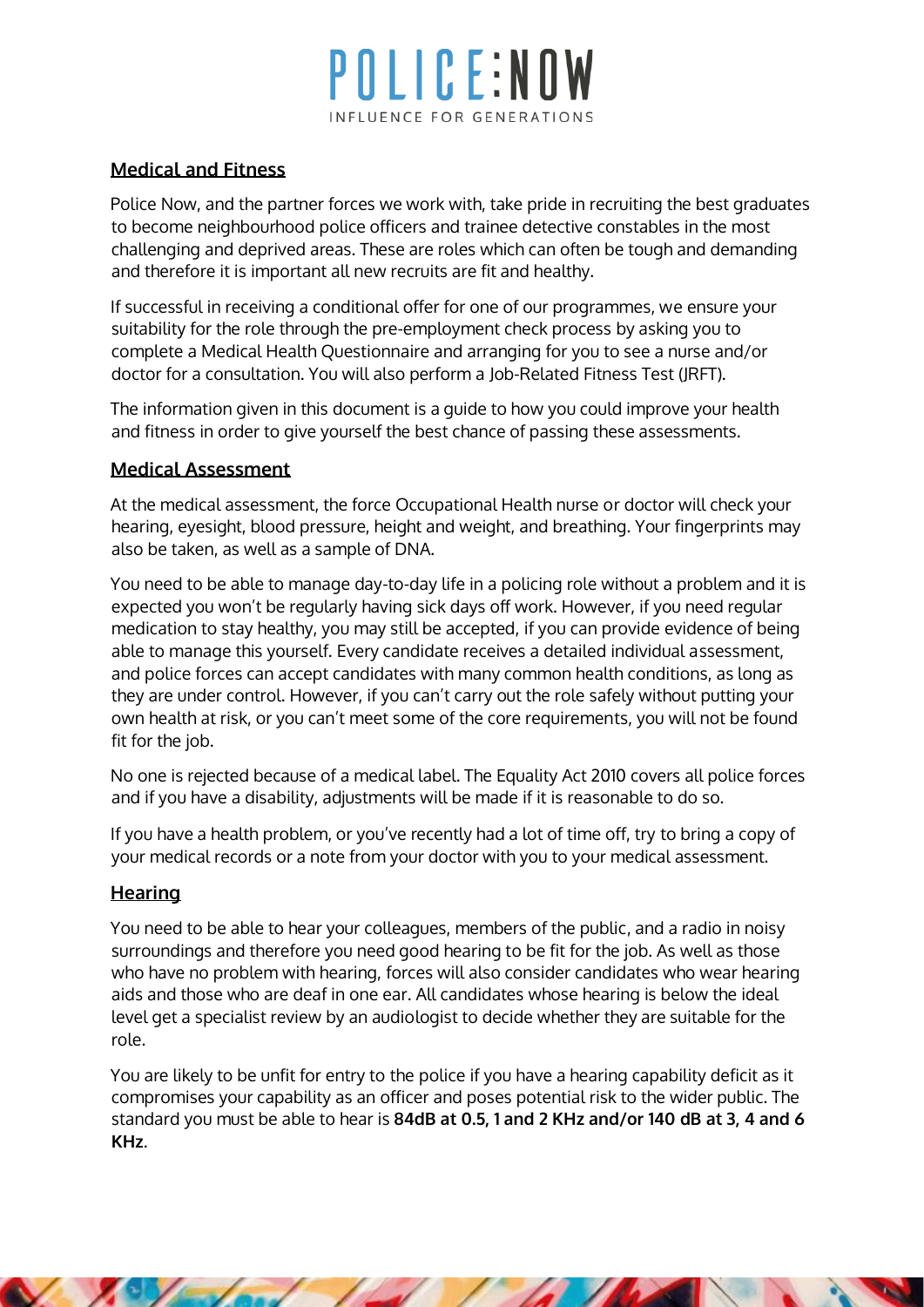

Make sure to protect your ears from too much noise, especially for two days before the medical: don't ride a motorbike, work with noisy tools or go to any music gigs. You can also ask your practice nurse to check that your ears are clear of wax.

## **Eyesight**

Police forces follow national Home Office guidelines for entry into the Police Service in respect to eyesight.

You may have seen a chart like the diagram on the right at your optician's. The actual chart is much larger and is read from six metres away. Each line equates to a standard.

As part of your medical assessment you will need to show capability of the following standards:

| А                | 6/60 |
|------------------|------|
| BС               | 6/36 |
| <b>DEFG</b>      | 6/24 |
| HIJKLM           | 6/18 |
| NOPORSTU         | 6/12 |
| <b>VWXYZABCD</b> | 6/9  |
| EFGHIJKLMNOPO    | 6/6  |
| RSTUVWXYZABCDEF  | 6/5  |

### **Distance Vision**

- **6/12 or better with either your right or left eye**, with or without glasses or contact lenses.
- **6/6 with both eyes together**, with or without glasses or contact lenses.
- Corrected low contrast distance visual acuity must be 6/12 or better for a 10% contrast target, binocularly.

#### **Near Vision**

- Near visual acuity is the ability to see clearly objects and fine detail at 36 inches or less.
- **6/9 with both eyes together**, with or without glasses or contact lenses.

### **Visual Field**

- **A view of at least 120 degrees horizontally by 100 degrees vertically**.
- Free or any large defective areas, particularly in the fovea.
- Defects smaller than the physiological blind spot will be acceptable.
- Multiple defects that add to an area smaller than the physiological blind spot, should be acceptable.

## **Colour Vision**

- Monochromats are not accepted (complete colour deficiency).
- Mild anomalous trichromats are acceptable in standard policing roles.
- Severe anomalous dichromats and trichomats are likely to be accepted for some policing roles but you will need to be aware of the deficiency and be making appropriate adjustments.
- The use of colour correcting lenses is not acceptable.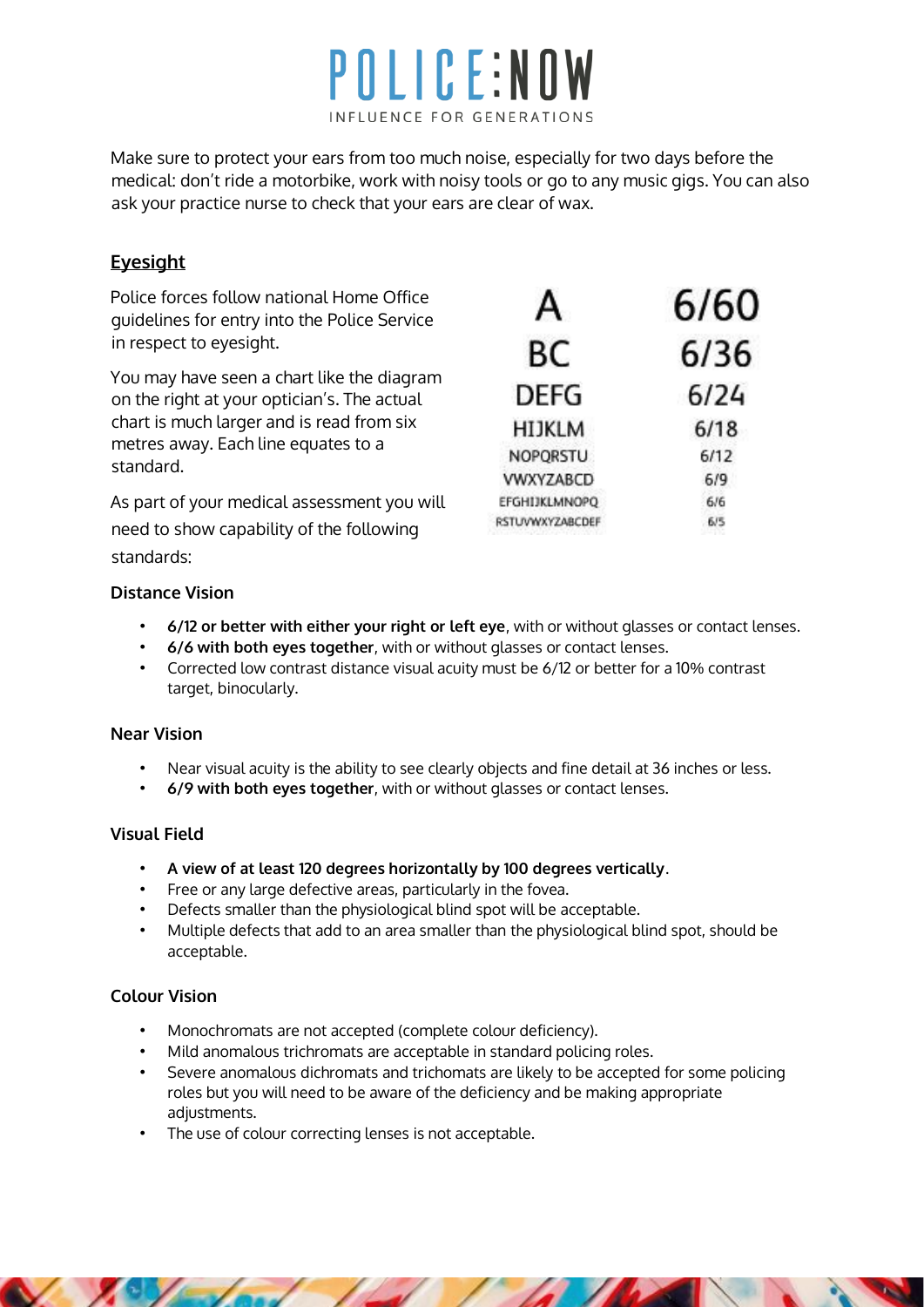# POLICE:NOW INFLUENCE FOR GENERATIONS

### **Eye Surgery**

- Radial keratotomy, arcuate keratotomy or corneal grafts are not acceptable.
- Other forms of refractive surgery such as LASIK, LASEK, PRK, ICRS and cataract surgery are all acceptable provided that six weeks have elapsed since surgery, there are no residual side effects other than a reduction in low light level visual performance and the other eyesight standards are met.
- After any eye surgery, you may be asked to provide a report from an optician.

### **Blood Pressure**

During the medical assessment your blood pressure will be measured which shouldn't be too high or too low.

High blood pressure (hypertension) is a major risk factor for strokes, heart failures and chronic kidney disease amongst other conditions. If you present with stage 1+ hypertension (daily average of 135/85 mmHg or higher or clinic reading of 140/90 mmHg) you will not be able to undertake the fitness test without your GP investigating and reporting back regarding a sustained and acceptable control of the condition. Once your GP has identified that your condition is adequately controlled you will be able to progress with your application.

Sustained and untreatable hypertension is not compatible with an active Policing role due to the cardiovascular risk and performance compromise it invokes.

## **Body Mass Index**

Your BMI, which is calculated from your height and weight, needs to be in the healthy to overweight range. If your BMI is below 18 or above 30 (or 32 for the Metropolitan Police Service) you will likely not be accepted; however body fat can also be measured. If it is likely you will need many months to lose the weight/fat required, your application will be rejected on medical grounds. It is never too soon to review your lifestyle, so make sure that you have a healthy diet and take regular exercise.

## **Smoking**

The medical team tests lung function and blood pressure as part of the health assessment and smokers are more likely to have abnormal scores in these tests. You are more likely to pass the medical and fitness tests if you quit smoking as soon as possible or at the very least, cut back.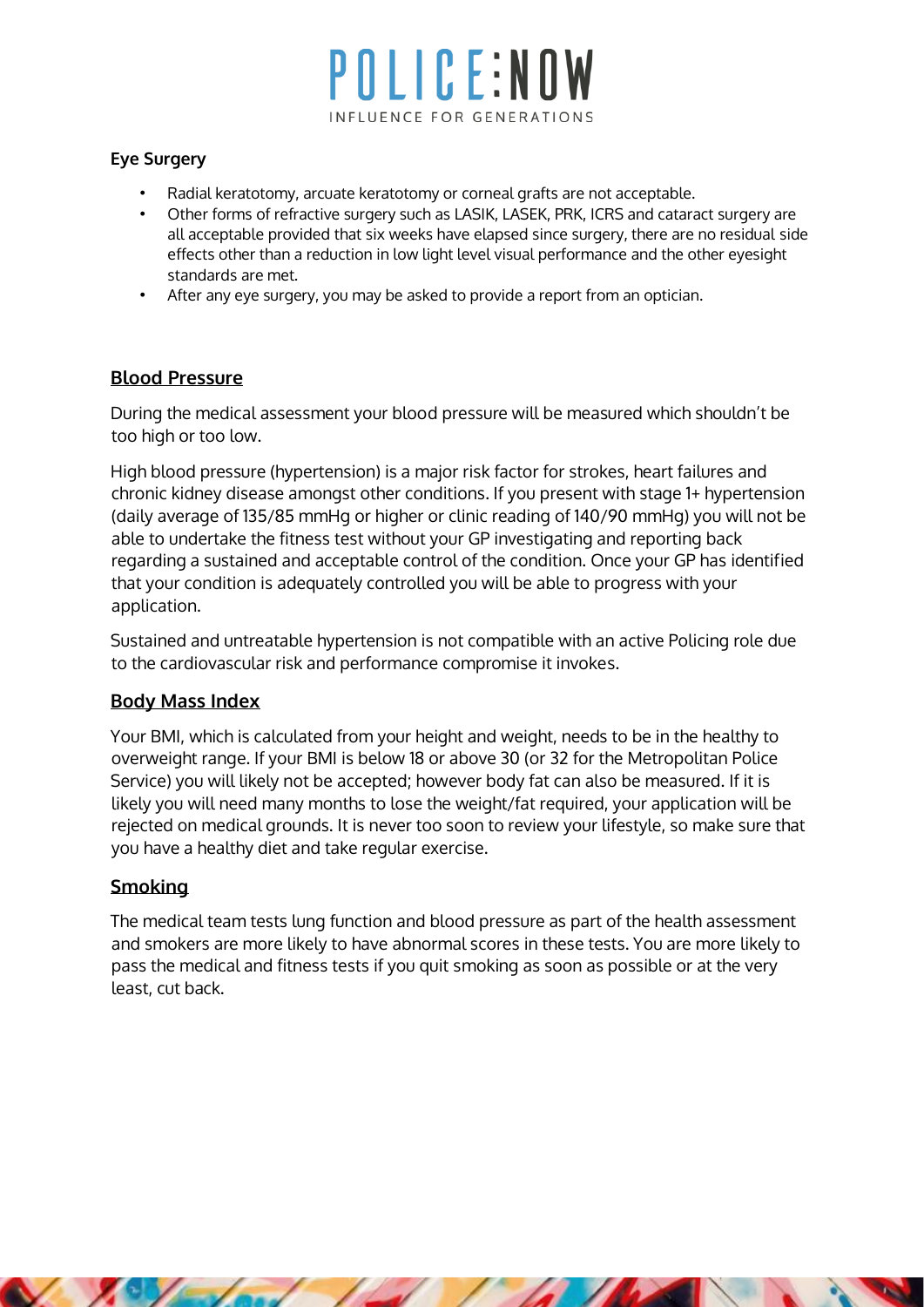# POLICE:NO INFLUENCE FOR GENERATIONS

## **Recreational Drugs and Substance Misuse**

Drugs, such as cannabis, ecstasy, and cocaine, are against the law and must never be used by police officers. Police forces test for substance misuse during the recruitment process and regularly while in service. You must avoid all illegal drugs, even as a one-off use, as this will come back in your test results and remain on your record whether or not you are ultimately employed.

## **Fitness Test (JRFT)**

The Job-Related Fitness Test (JRFT) looks to see whether you are fit for the job and are ready for Officer Safety Training, where you will learn to protect yourself and others. The test involves being measured on your running and is more commonly known as a Multi Stage Shuttle Test or Bleep Test. The Bleep Test is a 15-metre shuttle run and you must be able to complete it to an endurance level of 5.4.

If you are not able to pass the fitness test on your first attempt, a retake can be arranged after six weeks. However, please note that forces will only allow up to three attempts before your conditional offer is withdrawn.

To ensure you pass, try and improve your fitness before you come for your assessment. Try to train regularly and monitor your progress through recording times taken, distances covered and recovery times, as this will give you feedback on improvement and an incentive to continue training. Set yourself targets that can be realistically achieved to help motivate you but don't overdo it, make sure you start gently and build up gradually over a period of weeks or even months.

You should not do shuttle runs to train, but instead periodically assess your progress by testing yourself. To do this, you need to find a 15-metre track, perhaps at a local sports hall or running track and download a recording of the Multi Stage Shuttle Test which is readily available online. You should run to your optimum level without reaching exhaustion and will need to reach a minimum of four shuttles at level 5 to pass the fitness test.

Many training programmes are available online and you should choose one that suits you best. We have outlined below just one example guide of how you could start training with a seven-day plan. Make sure you always stretch and warm up properly before exercising and cool down afterwards taking on plenty of fluids throughout. If you were to follow this schedule for six weeks you should have no difficultly passing the Bleep Yest. Please note, if you are not a regular exerciser it is always worth seeking medical advice before starting any fitness routine.